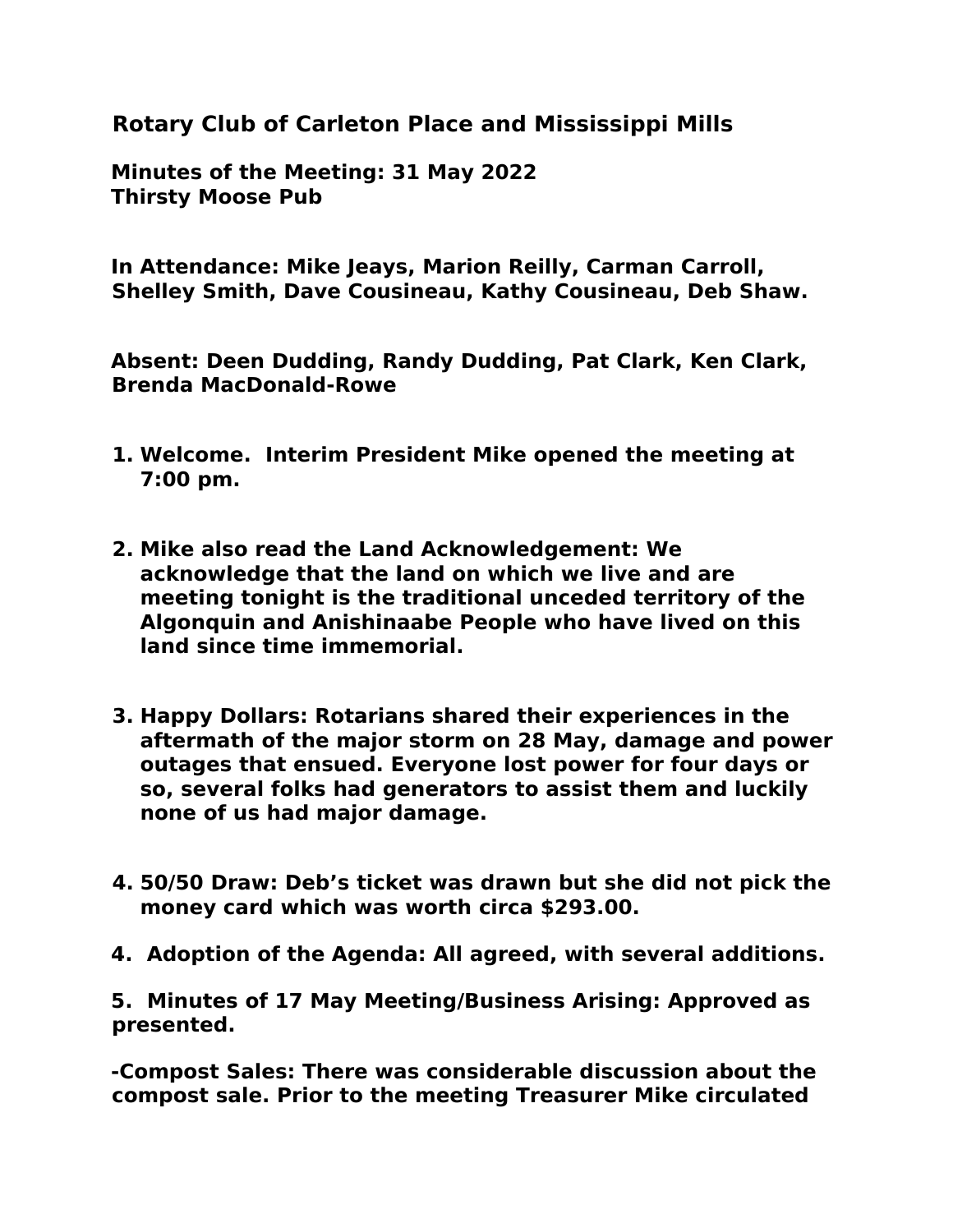**the latest financial report for the compost sales. After expenses, including payment to the girls rungette team, our profit sits at \$2,51.46, which is a tidy sum! Dave kindly volunteered to contact the local horticultural societies and the CP mayor to see if we can dispose of the remaining compost bags (around 200 we estimate). Shelley agreed to contact Waterside Seniors Residence to see if it might be interested.**

**-Adventures in Citizenship: Nothing new to report.** 

**-High School Bursaries: All three cheques have now been deposited.**

**-Giant Tiger Nevada Sales: Marion reported that we have made a profit of \$4,492 since restarting Nevada sales a couple of months earlier in the spring. We are still experiencing problems filling shifts even with dropping the last shift on Friday. We discussed several alternatives including dropping he Friday shift altogether until September. MOTION: It was moved, seconded and APPROVED that we immediately drop all Friday shifts until we revisit the schedule in September. (Note: This decision was temporarily suspended as Brenda informed us that Giant Tiger expected us to do two days as a draw for customers. More decision will follow).**

**- 50/50 Ticket Sales: Mike has secured our license and will proceed to get the tickets printed. He suggested we drop the number of tickets to 1,000 this year based on sales from the last few years.**

**-Chamber of Commerce: Nothing to report.**

**-Women's Fair: Shelley noted that she is already beginning to get inquiries about the Women's Fair slated for Saturday, 5 November 2022.** 

**-Rota for Acting Presidents' duties, 2022-2023: The following rota was agreed upon (those absent from the meeting are more than welcome to volunteer should the spirit move them!!): 2022: July- August: Dave Cousineau; September-**